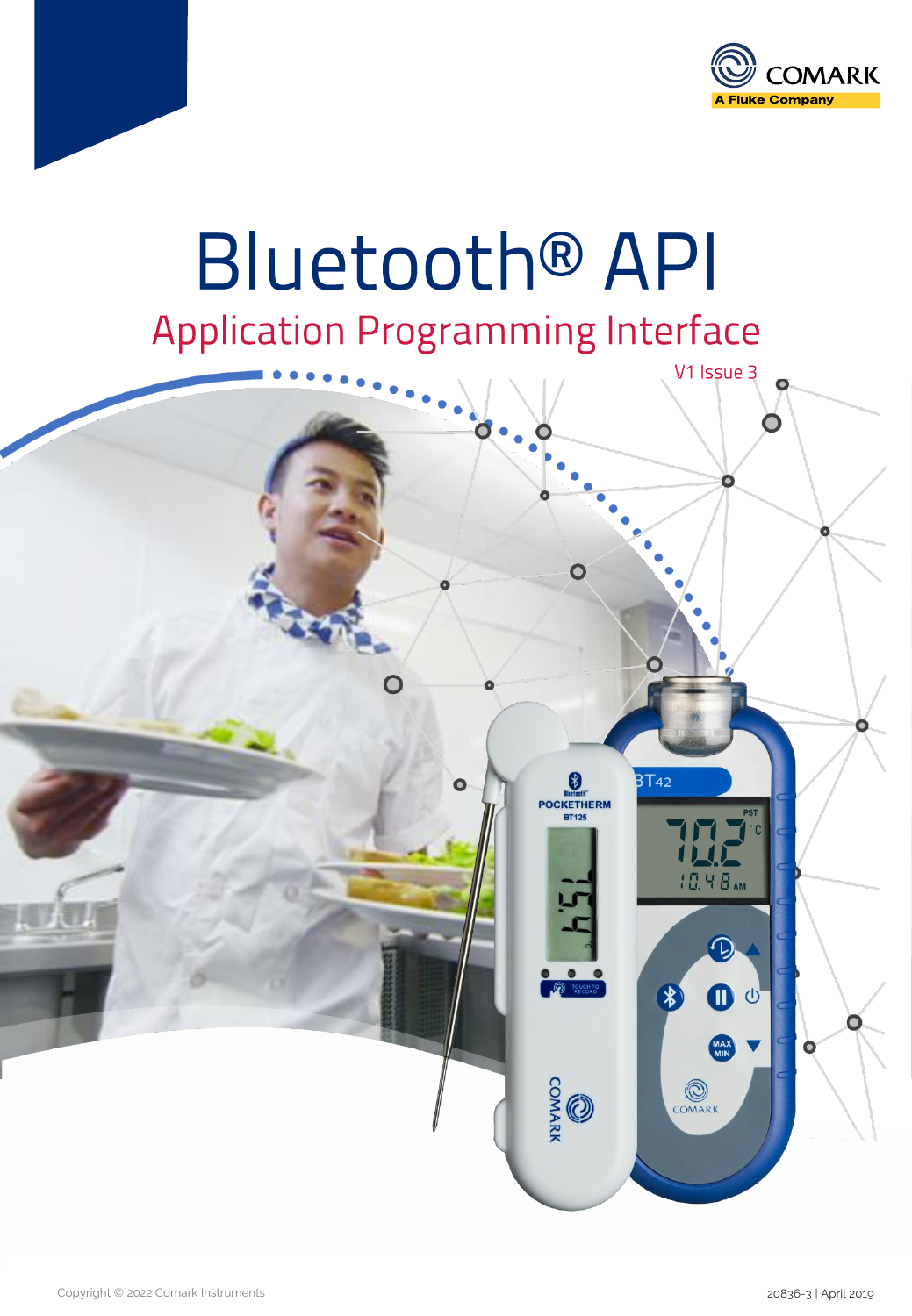

## **Bluetooth 4.0 API**

This document refers to API Version 3 dated 18 April 2019.

This document is intended for an app developer, describing how to connect to a Comark Bluetooth Thermometer such as the Pocketherm (BT125/BT250) or one of our Bluetooth Handheld Thermometers (BT42/BT48). Comark Bluetooth Thermometers use Bluetooth 4.0 to transmit temperature readings. This document assumes you are familiar with Bluetooth 4.0 and the generic attribute profile (GATT). The generic attributes (GATT) defines a hierarchical data structure that is exposed to connected Bluetooth Low Energy (LE) devices.

For more information visit [www.bluetooth.com](http://www.bluetooth.com/) <https://developer.bluetooth.org/gatt/services> <https://developer.bluetooth.org/gatt/characteristics>

This API is intended to be used with a Comark Bluetooth Thermometers; this will act like a GATT server. A GATT server is a device which stores data locally and provides data access methods to a remote GATT client (the App).

The device name which appears during a scan is made up of the model and serial number e.g., 'P250 11150002'

The health thermometer service is used to indicate the temperature and a button press. Temperature readings are pushed once a second to the client.

**Comark Bluetooth Thermometers use the following Bluetooth 4 Services**

| <b>Service</b>                    | <b>Assigned Number</b> |
|-----------------------------------|------------------------|
| <b>Health Thermometer Service</b> | 0x1809                 |
| <b>Battery Service</b>            | 0x180F                 |
| <b>Device Information Service</b> | 0x180A                 |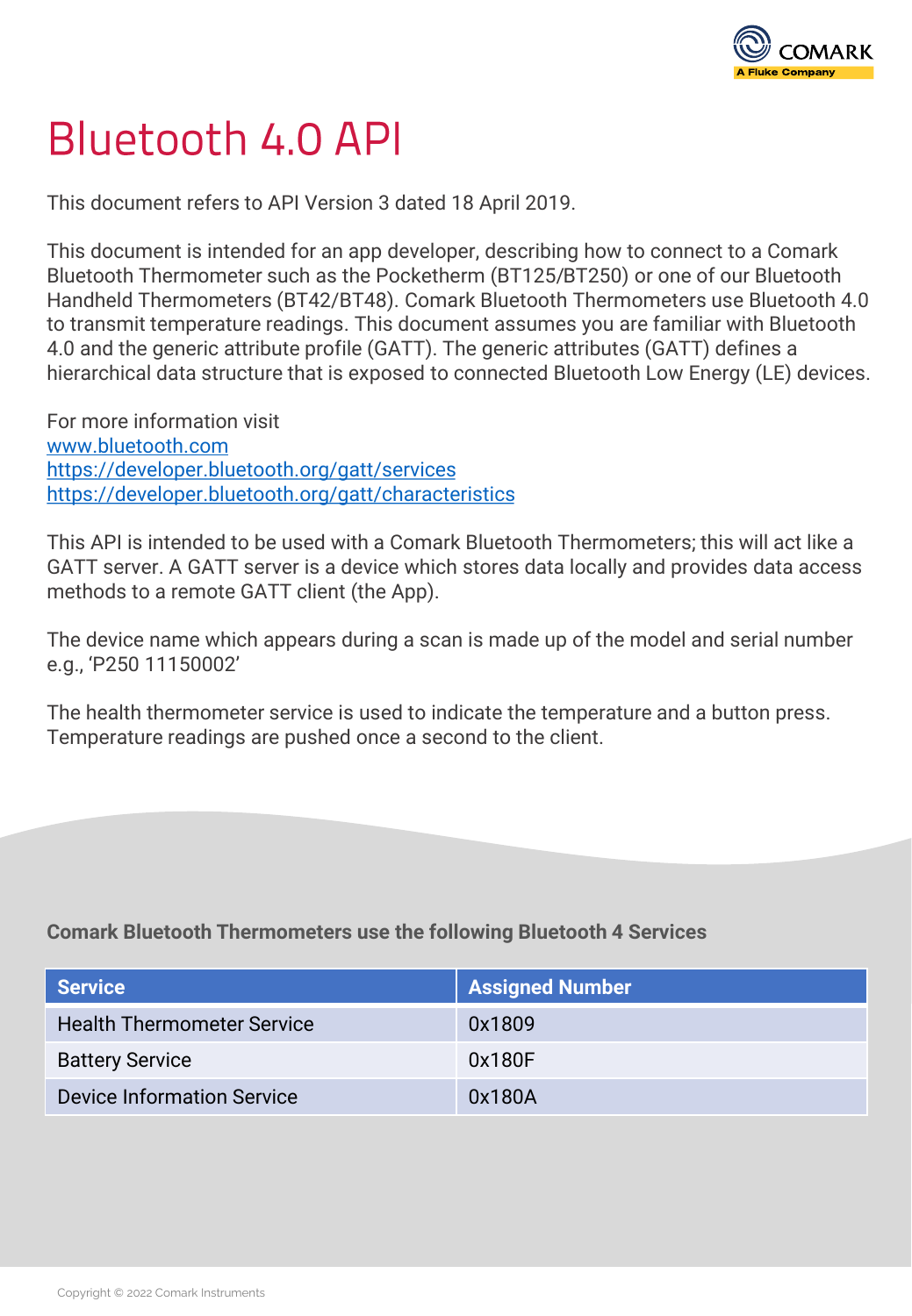

## **Health Thermometer Service**

#### Service Assigned Number: 0x1809

| <b>Characteristic Name</b>     | <b>Assigned Number</b> | <b>Property</b> |
|--------------------------------|------------------------|-----------------|
| <b>Temperature Measurement</b> | 0x2A1C                 | Indicate        |
| Intermediate Temperature       | 0x2A1E                 | <b>Notify</b>   |

The Temperature Measurement and Intermediate Temperature characteristic have the same format and is defined as a variable length structure containing a Flags field, a Temperature Measurement Value field, optionally a Time Stamp field and/or a Temperature Type field. For this version it is fixed to 5 bytes as the time stamp field and type field are not used. Intermediate Temperature characteristic are pushed once a second when a connection is made. The client needs to enable and subscribe to this notification. When the button is pressed the Intermediate Temperature characteristic is stopped and a Temperature Measurement characteristic is pushed. The client needs to enable and subscribe to this indication.

#### Important Notes:

- Comark Bluetooth Thermometers will transmit a reading of 0x007FFFFF if an invalid reading is measured or a fault is detected due to a broken senor for example, then it will disconnect the Bluetooth connection.
- As the temperature readings come in assign a timestamp to it. If a displayed reading is older than 3 seconds, remove it from view, take no actions with it and disconnect the Bluetooth connection as this indicates a fault.
- Do NOT leave a stale or an invalid reading on display or allow it to be logged.

#### Byte 1: contains the flag field

| Bit 0 | <b>Temperature Scale</b>             | $0 = Celsius, 1 = Fahrenheit$ |
|-------|--------------------------------------|-------------------------------|
| Bit 1 | Time Stamp Field Present Flag        | Always 0 as it is not present |
| Bit 2 | <b>Temperature Type Present Flag</b> | Always 0 as it is not present |

Byte 2 to 5: Is a 4 byte float (IEEE-11073) representing the temperature reading with the least significant byte first (i.e. little endian).

#### Important Note:

Depending on the hardware the duration of the button press may be momentary or for the duration of the button being pressed, to avoid false button readings only accept a button reading if the previous temperature measurement was a non-button reading.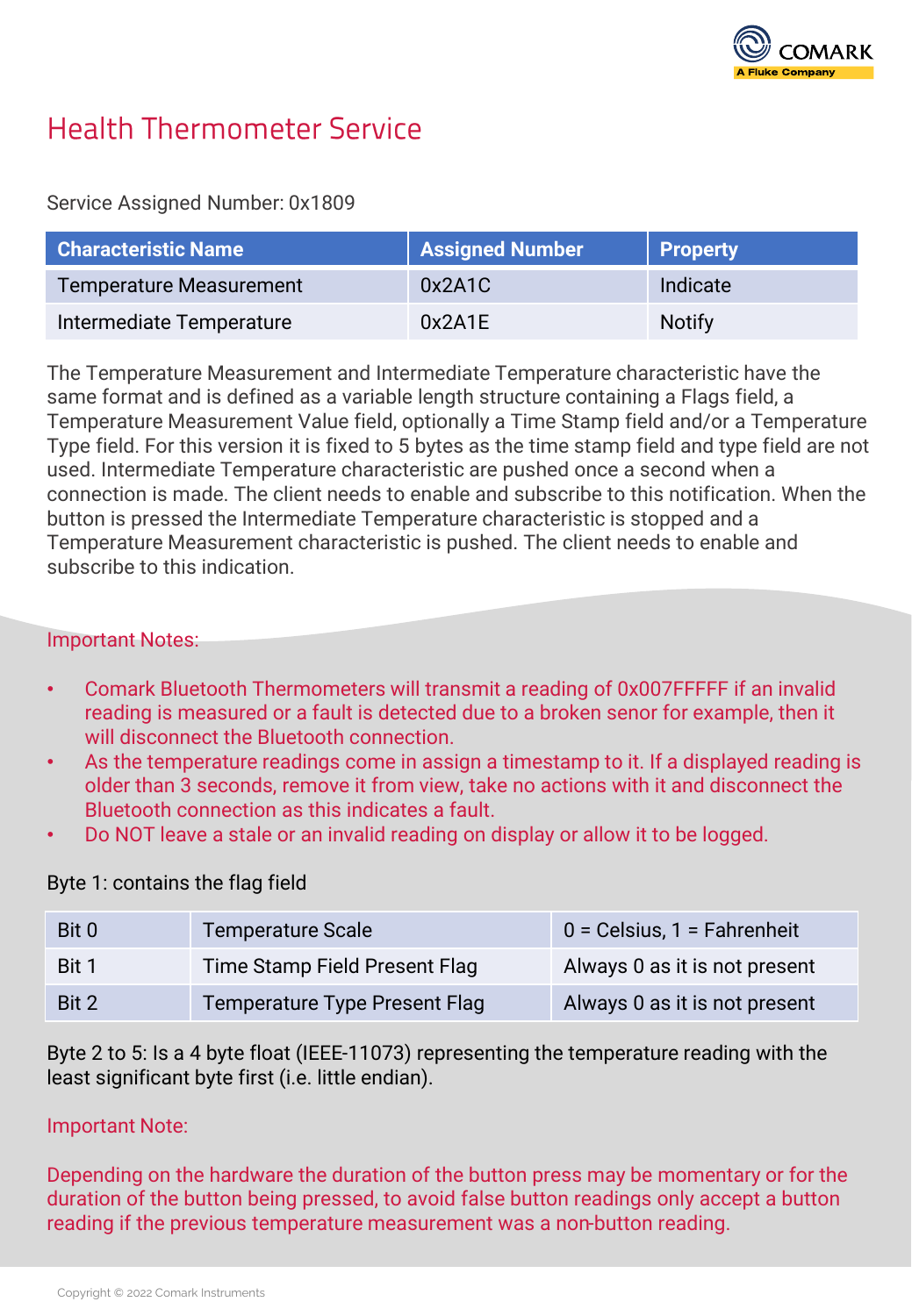

## **Battery Service**

#### Service Assigned Number: 0x180F

| <b>Characteristic Name</b> | <b>Assigned Number</b> | <b>Property</b> |
|----------------------------|------------------------|-----------------|
| <b>Battery Level</b>       | 0x2A19                 | Read            |

This indicates the current charge level of the battery. 100% represents fully charged while 0% represents fully discharged. On this version you can only read the battery level the notify option is not available. If less than 20% warn user to change battery.

#### Important Notes:

This value is updated approximately every 10 seconds and should be read accordingly.

## Device Information Service

#### Service Assigned Number: 0x180A

| <b>Characteristic Name</b>      | <b>Assigned Number</b> | <b>Property</b> | <b>Example</b>           |
|---------------------------------|------------------------|-----------------|--------------------------|
| <b>Manufacturer Name String</b> | 0x2A29                 | Read            | Comark                   |
| Model Number String             | 0x2A24                 | Read            | P <sub>250</sub> Issue 1 |
| <b>Serial Number String</b>     | 0x2A25                 | Read            | 11150001                 |
| <b>Hardware Revision String</b> | 0x2A27                 | Read            | 1:1:1                    |
| <b>Firmware Revision String</b> | 0x2A26                 | Read            | BL600:v1.5.70.0          |
| <b>Software Revision String</b> | 0x2A28                 | Read            | 1:1                      |
| System ID                       | 0x2A23                 | Read            | 0x123456FFFE9ABCDE       |

#### Important Note:

For version 1 API the minimum Software Revision String referred to in the device information is 1:1 The Software Revision String shows which API version the instrument is compatible with. This shows two numbers separated by a colon. The first number refers to the Bluetooth module feature version and the second refers to the Bluetooth Thermometer feature version. As new features and Bluetooth services / characteristic are added this version number may change. The App should check this to make sure the instrument is compatible. It may be possible to upgrade the instrument to the latest API. Contact Comark for more information.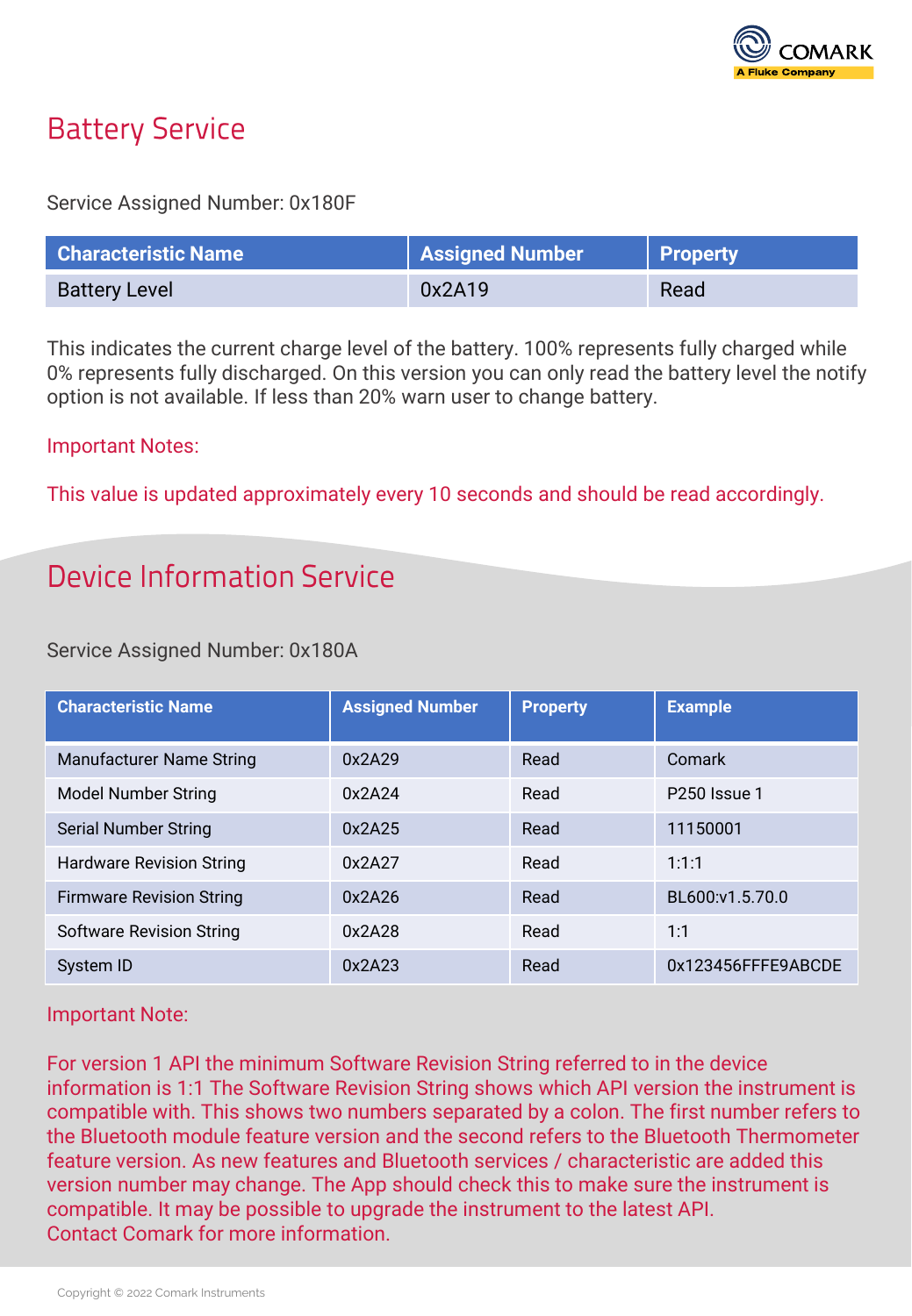

## Third Party Apps and Sample Code

At the time of writing this document the hardware uses a Laird BL600-SA Bluetooth module.

Sample code for Android an IOS can be found on their web site.

<http://www.lairdtech.com/>

Also the following Apps can connect to the Pocketherm

**BLE Tool** by LAPIS Semiconductor Co Ltd. **CySmart** BLE Test & Debug Tool by Cypress Semiconductor Inc.

## **Revision History**

| <b>Issue No.   Date</b> |               | <b>Revision Notes</b>                                  |
|-------------------------|---------------|--------------------------------------------------------|
|                         | 10 June 2016  | <b>First Release</b>                                   |
|                         | 11 July 2016  | Incorrect IEEE number for temperature format specified |
| 3                       | 18 April 2019 | Added references to BT42 and BT48                      |